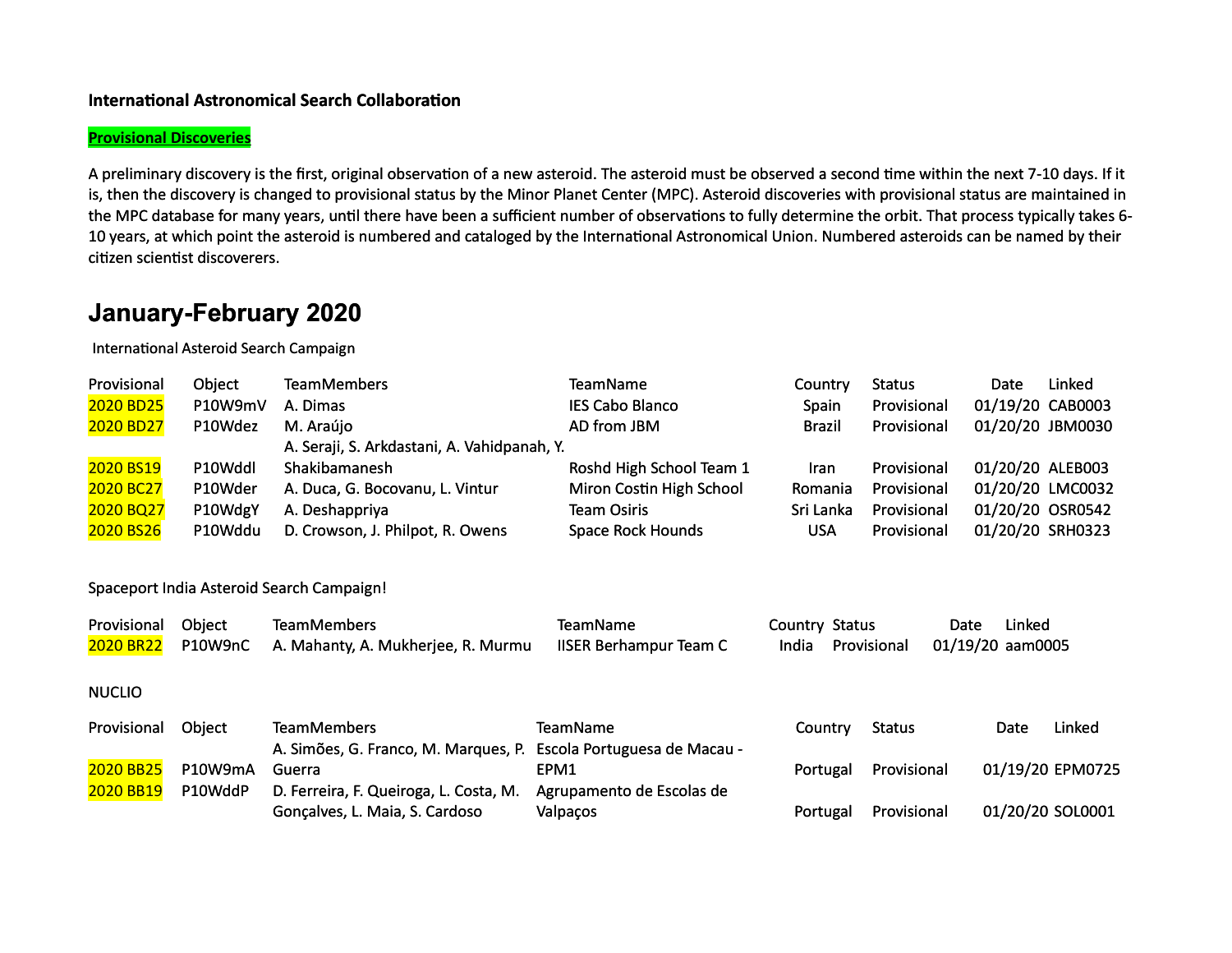# **February-March 2020**

### Canary Islands

| Provisional                                                      | Object                                  | <b>TeamMembers</b><br>V. Kaillen, C. Arbelo, A. Lopez, A.                   |                        | TeamName                                                                                           |                            |                          |                                                                                      | Country Status     |                                          |                                                       | Date             | Linked            |
|------------------------------------------------------------------|-----------------------------------------|-----------------------------------------------------------------------------|------------------------|----------------------------------------------------------------------------------------------------|----------------------------|--------------------------|--------------------------------------------------------------------------------------|--------------------|------------------------------------------|-------------------------------------------------------|------------------|-------------------|
| 2020 BE29                                                        | P10Wmlu                                 | Ramos                                                                       |                        |                                                                                                    | IES Politécnico Las Palmas |                          |                                                                                      | Spain              | Provisional                              |                                                       | 01/21/20 CTA0001 |                   |
| All Colombia                                                     |                                         |                                                                             |                        |                                                                                                    |                            |                          |                                                                                      |                    |                                          |                                                       |                  |                   |
| Provisional                                                      | Object                                  | <b>TeamMembers</b><br>R. Monsalve, M. Montoya, S.                           |                        | TeamName                                                                                           |                            |                          | Country                                                                              | <b>Status</b>      |                                          | Date                                                  | Linked           |                   |
| 2020 BG36                                                        | P10WmCt                                 | Muñoz, S. Hernandez, J. Duque Centro Fénix<br>A. Fuenmayor, S. Giraldo, J.  |                        |                                                                                                    |                            |                          | Colombia                                                                             | Provisional        |                                          |                                                       | 01/21/20 FNX0002 |                   |
| 2020 BB34                                                        | P10WWWV                                 | Torres, D. Cruz, C. Escandón                                                |                        | I.E. Gabo - Astrogabo                                                                              |                            |                          | Colombia                                                                             | Provisional        |                                          |                                                       | 01/25/20 AGB0009 |                   |
| All Serbia                                                       |                                         |                                                                             |                        |                                                                                                    |                            |                          |                                                                                      |                    |                                          |                                                       |                  |                   |
| Provisional<br>2020 BT28                                         | Object<br>P10WmtH                       | <b>TeamMembers</b><br>J. Grnja                                              | TeamName<br>Grnja Team | Country Status<br>Serbia                                                                           | Provisional                |                          | Linked<br>Date<br>01/21/20 GRN0002                                                   |                    |                                          |                                                       |                  |                   |
| Haus der Astronomie                                              |                                         |                                                                             |                        |                                                                                                    |                            |                          |                                                                                      |                    |                                          |                                                       |                  |                   |
| Provisional<br>2020 BP19                                         | Object<br>P10WlyO                       | <b>TeamMembers</b><br>R. Roth                                               | TeamName               | Johann-Christian-Senckenberg-Schule Runkel                                                         |                            |                          |                                                                                      | Country<br>Germany | <b>Status</b><br>Provisional             |                                                       | Date<br>01/21/20 | Linked<br>JCS8101 |
| International                                                    |                                         |                                                                             |                        |                                                                                                    |                            |                          |                                                                                      |                    |                                          |                                                       |                  |                   |
| Provisional<br><b>2020 BK28</b><br><b>2020 BX20</b><br>2020 BF22 | Object<br>P10Wlzd<br>P10WWXD<br>P10WWZG | <b>TeamMembers</b><br>D. Delfrate, N. Andrade<br>A. Roy<br><b>B.</b> Khalid |                        | <b>TeamName</b><br>Colégio Vicentino São José<br><b>Dark Matter</b><br><b>Oujda Astronomy Club</b> |                            | Country<br><b>Brazil</b> | <b>Status</b><br>Provisional<br><b>Bangladesh Provisional</b><br>Morocco Provisional |                    | Date<br>01/21/20<br>01/25/20<br>01/25/20 | Linked<br><b>CVS0272</b><br>roy0082<br><b>OAC0009</b> |                  |                   |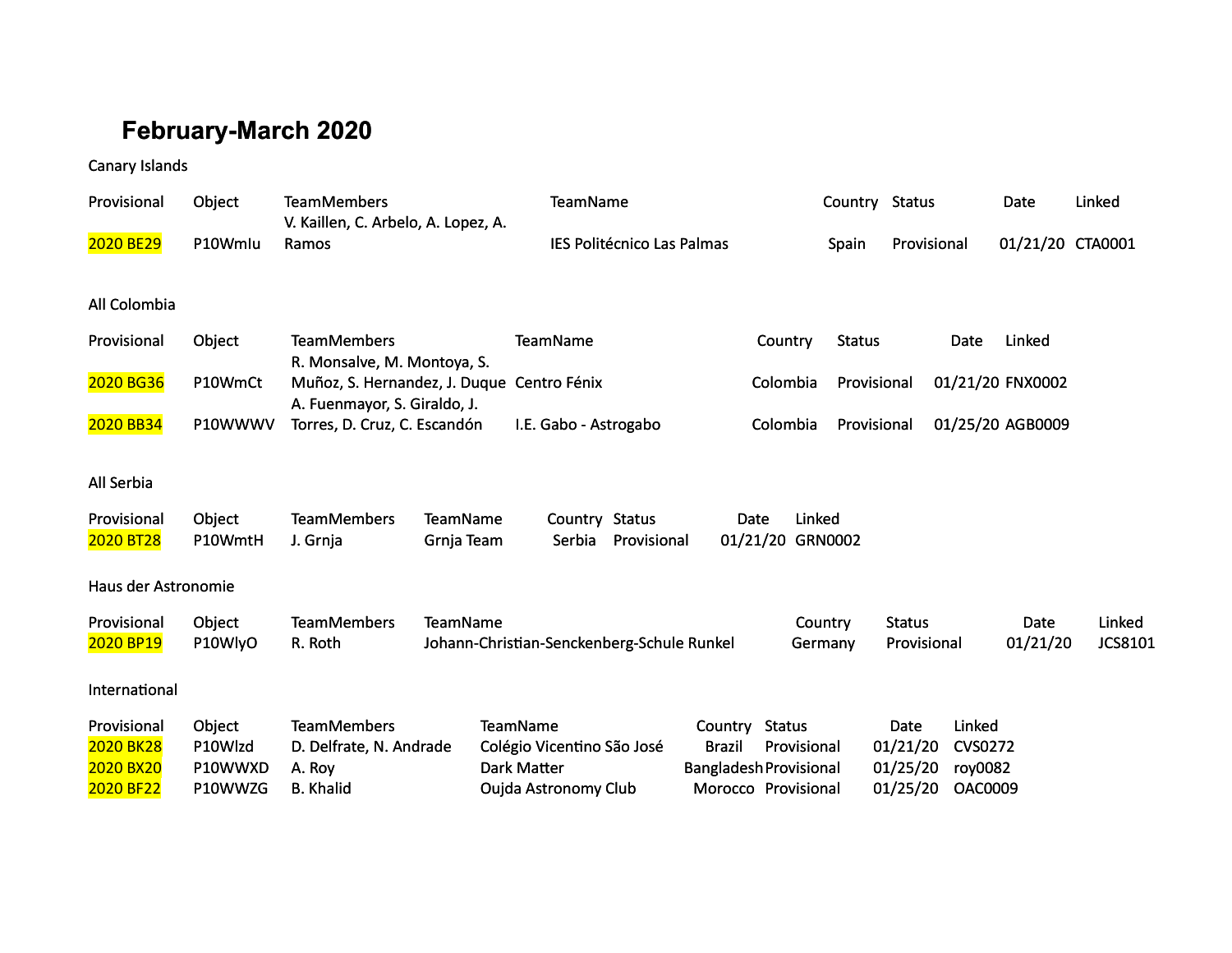## **March-April 2020**

**All Nepal** 

| Provisional | Obiect  | <b>TeamMembers</b>     | <b>TeamName</b>             | Country | Status      | Date             | Linked |
|-------------|---------|------------------------|-----------------------------|---------|-------------|------------------|--------|
| 2020 FO11   | P10XPNL | R. Thapa, S. Bhattarai | <b>Amrit Science Campus</b> | Nepal   | Provisional | 03/21/20 RTM0010 |        |
|             |         |                        |                             |         |             |                  |        |

International

| Provisional      | Object  | <b>TeamMembers</b>                  | <b>TeamName</b>                        | <b>Country Status</b>      | Date     | Linked         |
|------------------|---------|-------------------------------------|----------------------------------------|----------------------------|----------|----------------|
| 2020 FH19        | P10XPKB | D. Delfrate                         | Colégio Vicentino São José             | <b>Brazil Provisional</b>  | 03/21/20 | <b>CVS0283</b> |
| <b>2020 FY7</b>  | P10XPJT | C. Evans, J. Castaneda, J. Bray-Ali | Mt San Antonio College                 | Provisional<br>USA         | 03/21/20 | <b>MSC1035</b> |
| <b>2020 FD20</b> | P10XPNh | Z. Ghazi                            | AstroZiyad                             | <b>MoroccoProvisional</b>  | 03/21/20 | <b>ZYD0005</b> |
| <b>2020 FP7</b>  | P10XRne | C. Evans, J. Castaneda, J. Bray-Ali | Mt San Antonio College                 | Provisional<br>USA         | 03/21/20 | <b>MSC1037</b> |
| <b>2020 FD8</b>  | P10XPLo | D. Gastelu                          | Observatorio Liceo 2 de Barros Blancos | <b>Uruguay Provisional</b> | 03/21/20 | <b>OBB0016</b> |
| 2020 FT8         | P10XPIB | D. Crowson, R. Owens, J. Philpot    | Space Rock Hounds                      | Provisional<br>USA         | 03/21/20 | <b>SRH0372</b> |
| <b>2020 FC8</b>  | P10XOOu | L. Repossi, D. Couto, L. Buffon     | Federal Institute of Espírito Santo    | <b>Brazil Provisional</b>  | 03/21/20 | <b>JUI0001</b> |

## **April-May 2020**

International

| Provisional                      | Object  | <b>TeamMembers</b>                         | TeamName                      | Country       | Status                        | Date             | Linked         |
|----------------------------------|---------|--------------------------------------------|-------------------------------|---------------|-------------------------------|------------------|----------------|
|                                  |         |                                            | Federal Institute of Espírito |               |                               |                  |                |
| 2020 HV47                        | P10YFKo | D. Couto, L. Buffon, L. Repossi            | Santo                         | <b>Brazil</b> | Provisional                   | 04/18/20         | <b>OLK0001</b> |
| 2020 HJ48<br>P10YFO <sub>V</sub> |         | J. Jooste, W. Hall, C. Ayres, D. Blane, M. |                               | South         |                               |                  |                |
|                                  |         | Loubser                                    | <b>WRAC</b>                   | Africa        | Provisional                   | 04/18/20         | <b>WRC0004</b> |
| 2020 HX49                        | P10YPVT | D. Crowson, J. Philpot                     | <b>Space Rock Hounds</b>      | <b>USA</b>    | Provisional                   | 04/19/20 SRH0393 |                |
| 2020 HW26                        | P10ZaYh | N. Sarker, F. Feroz, N. Preeti, F. Promi   | The Pegasus                   |               | <b>Bangladesh Provisional</b> | 04/21/20         | PGS0001        |
| 2020 HD28                        | P10ZbZP | L. D'Avino, A. Catapano, M. Corbisiero,    |                               |               |                               |                  |                |
|                                  |         | G. Ruggiero                                | AstroCampania-OASDG R01       | Italy         | Provisional                   | 04/21/20         | AC25111        |

**All Bolivia** 

| Provisional Object | TeamMembers | TeamName | Country Status | Date | Linked |
|--------------------|-------------|----------|----------------|------|--------|
|                    |             |          |                |      |        |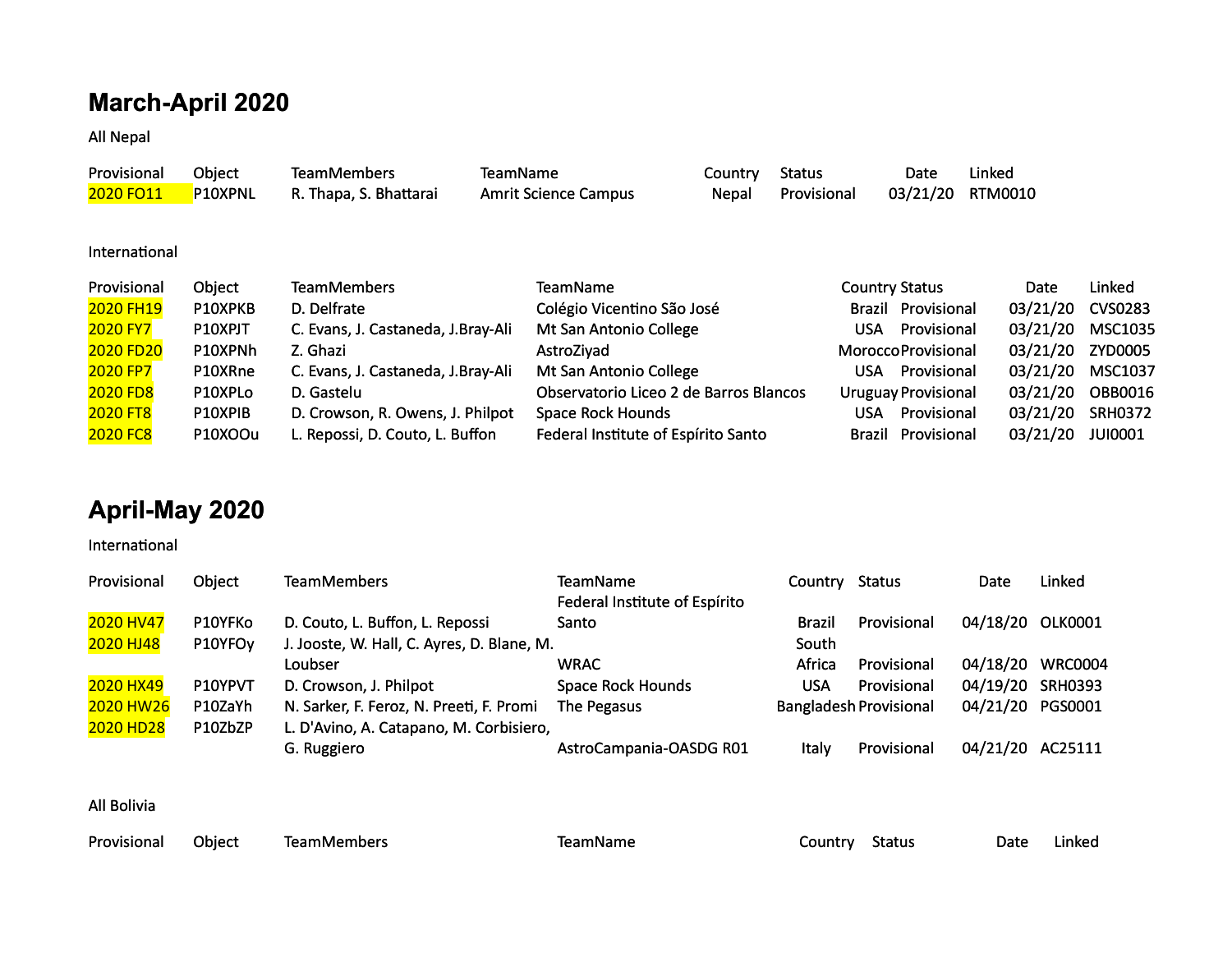| 2020 HM17<br>2020 HR27                | P10YFOp<br>P10Zc3S           | C. Lastra, C. Garcia, D. Siles, D. Muñoz, Colegio Maria Magdalena Postel<br>E. Muñoz<br>M. Mamani, D. Soliz<br>P. Medrano, D. Ordoñez, A. Limpias, E. Universidad Mayor de San |                                                 |       | Grupo Boliviano de Asteroides 1                                            |         | <b>Bolivia</b><br><b>Bolivia</b> | Provisional<br>Provisional             |                      | 04/21/20 GBA0117                       | 04/18/20 MMP0032                     |                   |
|---------------------------------------|------------------------------|--------------------------------------------------------------------------------------------------------------------------------------------------------------------------------|-------------------------------------------------|-------|----------------------------------------------------------------------------|---------|----------------------------------|----------------------------------------|----------------------|----------------------------------------|--------------------------------------|-------------------|
| 2020 HG56<br>All Nepal                | P10Zb0e                      | Acosta, H. Prado                                                                                                                                                               |                                                 | Simon |                                                                            |         | <b>Bolivia</b>                   | Provisional                            |                      | 04/21/20 MSS0013                       |                                      |                   |
| Provisional<br>2020 HK34<br>2020 HT49 | Object<br>P10YPEe<br>P10YPEP | <b>TeamMembers</b><br>A. Paudyal, B. Phullel, A. Pandey<br>P. Shah, S. Dangol, G. Baral, P. Dhungana                                                                           |                                                 |       | TeamName<br>Horizon Gautam Buddha Secondary School<br>St. Xavier's College |         |                                  |                                        | <b>CountryStatus</b> | Nepal Provisional<br>Nepal Provisional | Date<br>04/19/20<br>04/19/20 sxc1083 | Linked<br>AAV0002 |
| All Serbia                            |                              |                                                                                                                                                                                |                                                 |       |                                                                            |         |                                  |                                        |                      |                                        |                                      |                   |
| Provisional                           | Object                       | <b>TeamMembers</b><br>M. Dugonjic, T. Colovic, A. Djulbegovic, M.                                                                                                              |                                                 |       | <b>TeamName</b>                                                            | Country | <b>Status</b>                    |                                        | Date                 | Linked                                 |                                      |                   |
| 2020 HF49                             | P10YPAL                      | Krzovic, H. Segalo<br>M. Dugonjic, T. Colovic, A. Djulbegovic, M.                                                                                                              |                                                 |       | AD Orion 2                                                                 | Serbia  |                                  | Provisional                            |                      | 04/19/20 ADO0021                       |                                      |                   |
| 2020 HL27                             | P10ZbGc                      | Krzovic, H. Segalo<br>A. Subasic-Kopic, L. Alic, N. Dilic, L. Jahic, N.                                                                                                        |                                                 |       | AD Orion 2                                                                 | Serbia  |                                  | Provisional                            |                      | 04/21/20 ADO0026                       |                                      |                   |
| 2020 HV13                             | P10ZaXA                      | Segalo                                                                                                                                                                         |                                                 |       | AD Orion 3                                                                 | Serbia  |                                  | Provisional                            |                      | 04/21/20 ADO0033                       |                                      |                   |
| Canary Islands                        |                              |                                                                                                                                                                                |                                                 |       |                                                                            |         |                                  |                                        |                      |                                        |                                      |                   |
| Provisional                           | Object                       | <b>TeamMembers</b><br>L. Lopez-Martin, Á. Garcinuño-Feliciano, D.                                                                                                              |                                                 |       | <b>TeamName</b>                                                            |         | Country                          | <b>Status</b>                          |                      | Date                                   | Linked                               |                   |
| 2020 HJ50                             | P10YQ8d                      | Álvarez-Delgado, I. Melián-Díaz                                                                                                                                                |                                                 |       | <b>IES Cabrera Pinto</b>                                                   |         | Spain                            | Provisional                            |                      | 04/19/20 ICP2001                       |                                      |                   |
| 2020 HH49                             | P10YPB0                      | G. Martin-Adan, A. Poleo-Curbelo, A.<br>Hernandez-Exposito, D. Martin-Araque                                                                                                   |                                                 |       | <b>IES Daute Los Silos</b>                                                 |         | Spain                            | Provisional                            |                      | 04/19/20 DAU0125                       |                                      |                   |
| 2020 HT27                             | P10ZbGn                      | J.Iglesias-Florido, A. Quintana-Quintana                                                                                                                                       |                                                 |       | IES Politécnico Las Palmas                                                 |         | Spain                            | Provisional                            |                      | 04/21/20 POL0012                       |                                      |                   |
| <b>NUCLIO</b>                         |                              |                                                                                                                                                                                |                                                 |       |                                                                            |         |                                  |                                        |                      |                                        |                                      |                   |
| Provisional<br>2020 HG16              | Object<br>P10YAo4            | <b>TeamMembers</b><br>I. Rebuge                                                                                                                                                | TeamName<br>Escola Secundária Antero de Quental |       |                                                                            |         |                                  | Country Status<br>Portugal Provisional |                      | Date<br>04/17/20                       | Linked<br>EAQ4601                    |                   |